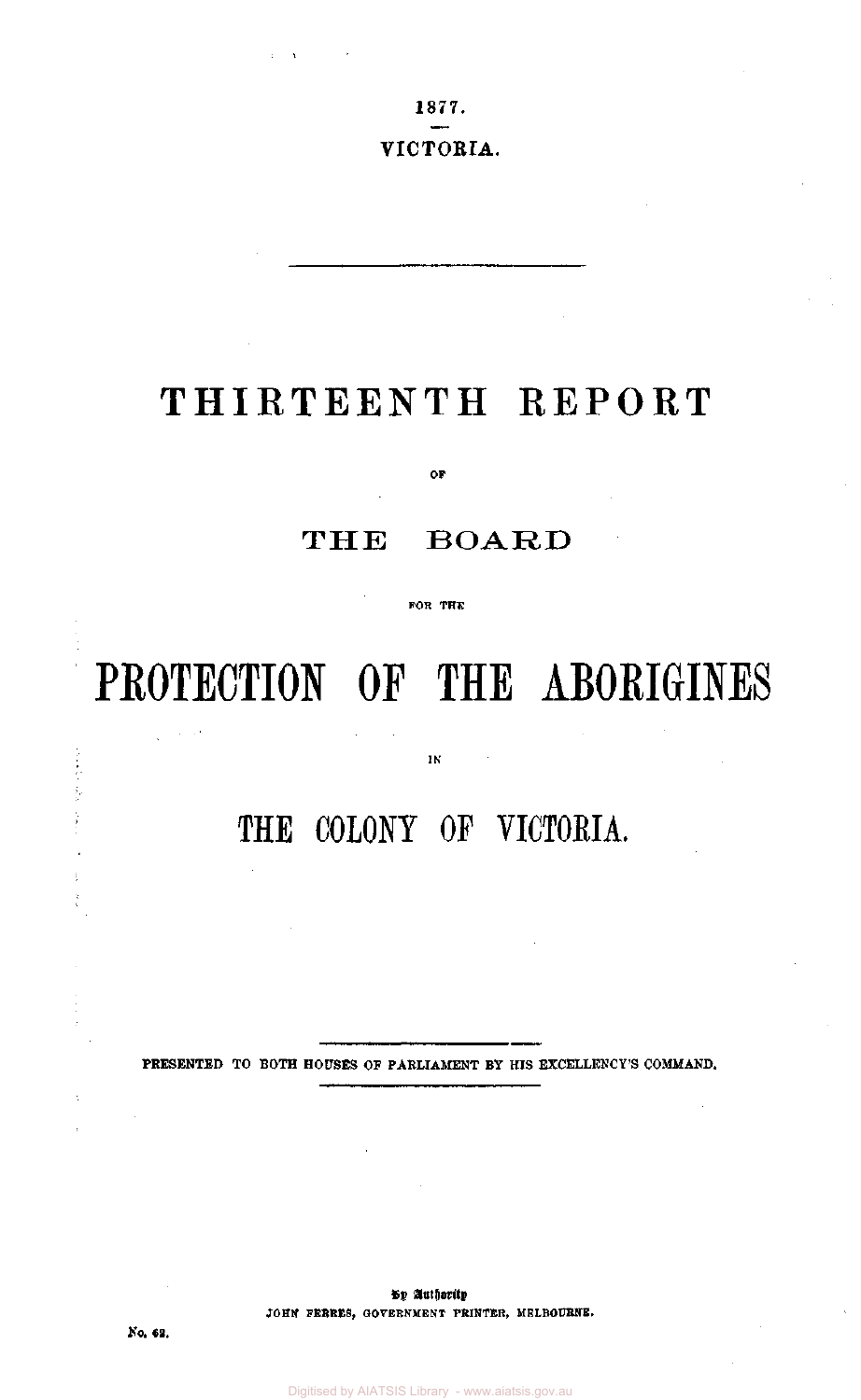#### **APPROXIMATE COST OF REPORT.**

|                                                 |                  |         |           |          | APPROXIMATE COST OF REPORT. |                      |         |          |          |            | £ s. d. |  |
|-------------------------------------------------|------------------|---------|-----------|----------|-----------------------------|----------------------|---------|----------|----------|------------|---------|--|
| Preparation-Not given.<br>Printing (825 copies) | $\bullet\bullet$ | $\cdot$ | $\cdot$ . | $\cdots$ | $\cdots$                    | $\ddot{\phantom{a}}$ | $\cdot$ | $\cdots$ | $\cdots$ | $£25$ 15 0 |         |  |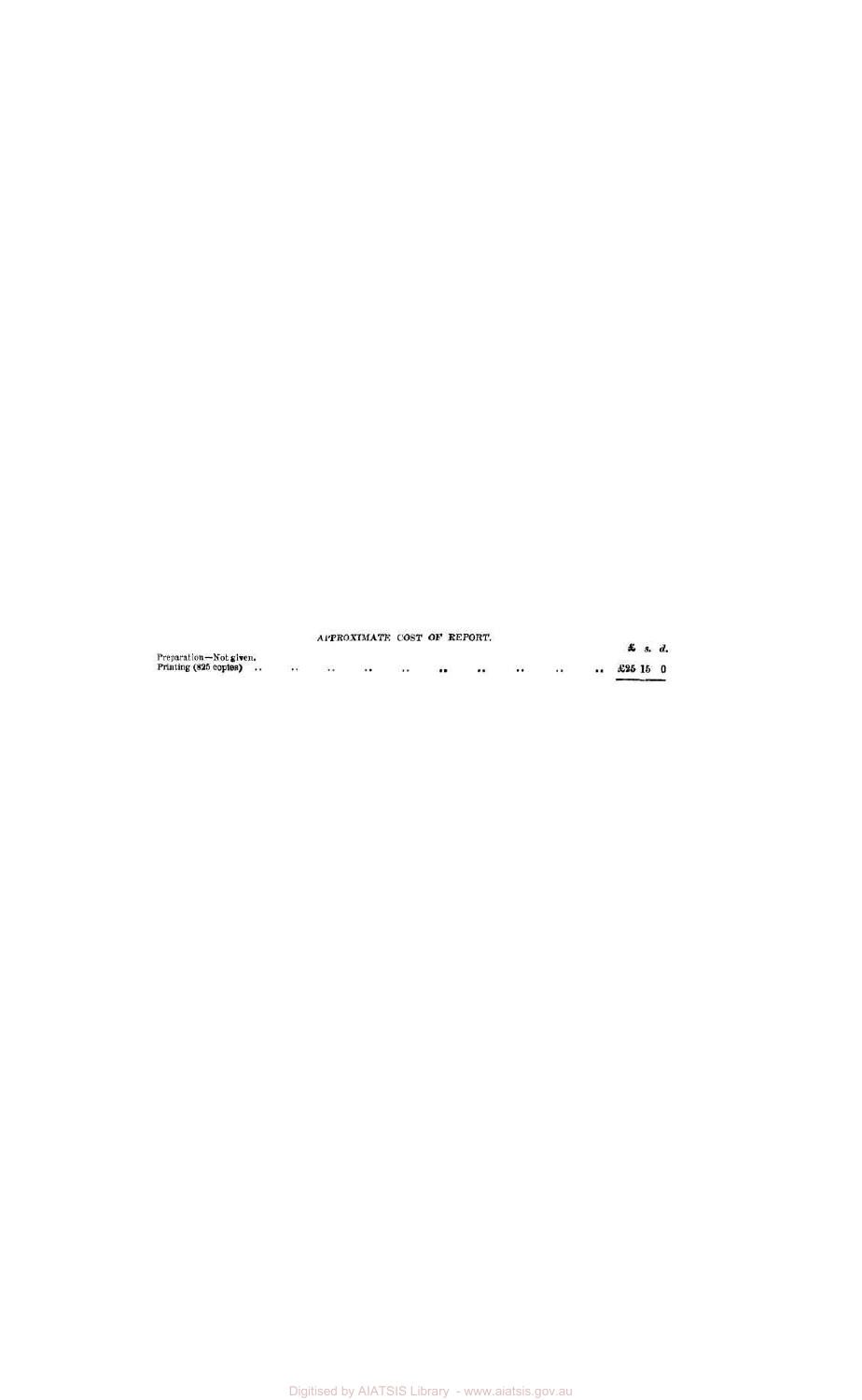## REPORT.

#### Melbourne, 30th June 1877.

#### MAY IT PLEASE YOUR EXCELLENCY-

The Board for the Protection of the Aborigines has the honor to submit this its Thirteenth Report on the Condition of the Aborigines of the Colony.

1. A Royal Commission having been appointed in January last by Your Excellency to " enquire into and report upon the present condition of the Aborigines," &c, the Board deems it inadvisable, pending the report of that Commission, to offer any remarks on the progress or management of the various stations under its control.

The reports of the late General Inspector and of the managers, which are appended, are generally so full that it is unnecessary to offer any comment upon them.

2. The Board has held twelve ordinary and seven special meetings during the past year, of which a return showing the attendance of the members is attached in Appendix No. VIII.

*3.* The Board has to regret the loss by death of one of its members, David Thomas, Esq., M.P., and the resignation of another, James McBain, Esq., M.P.

4. The number of natives usually frequenting and residing on the different stations during the years 1875-6 and 1876-7 is as follows :-

|                 |           |           |           | 1875-6. |           | $1876 - 7.$ |
|-----------------|-----------|-----------|-----------|---------|-----------|-------------|
| Coranderrk      |           |           |           | 137     |           | 145         |
| Framlingham     |           |           |           | 63      |           | 59          |
| Lake Condah     | $\ddotsc$ |           | $\cdots$  | 89      | $\ddotsc$ | 85          |
| Lake Hindmarsh  |           |           |           | 67      |           | 65          |
| Lake Wellington | $\cdots$  | $\ddotsc$ | $\ddotsc$ | 81      |           | 86          |
| Lake Tyers      |           | $\cdots$  | $\cdots$  | 63      |           | 87          |
|                 |           |           |           |         |           |             |
|                 |           |           |           | 500     |           | 527         |

The Board, feeling the necessity for more accurately ascertaining the total number of Aborigines in the colony, had a census taken on the 15th March last, the result of which will be seen in Appendix No. IX. The census shows that only a moiety of the remnant of our native population is resident on the aboriginal stations. It is very desirable that the others, most of whom are at present supplied with food and clothing through the local guardians, should be brought under the civilizing influence of some of the stations.

5. The number of births and deaths at each of the stations during the periods specified is as follows :—

|                                                                                             |                                                         |                                   |                                  |                                  | Births.                 | Deaths.                            | Remarks.                                                                |
|---------------------------------------------------------------------------------------------|---------------------------------------------------------|-----------------------------------|----------------------------------|----------------------------------|-------------------------|------------------------------------|-------------------------------------------------------------------------|
| Coranderrk<br>Lake Wellington<br>Lake Hindmarsh<br>Lake Tyers<br>Lake Condah<br>Framlingham | <br>$\cdots$<br>$$<br>$\cdots$<br><br>$\cdots$<br>Total | <br><br><br><br><br><br>$\ddotsc$ | <br><br><br><br><br><br>$\cdots$ | <br><br><br><br>$\cdots$<br><br> | 11<br>5<br>5<br>4<br>39 | 11<br>8<br>10<br>5<br>7<br>4<br>45 | 15 months.<br>18<br>,,<br>18<br>22<br>12<br>,,<br>18<br>,,<br>12<br>, , |

The Board is glad to observe that the excessive mortality amongst the Aborigines at Coranderrk which was so marked last year has very materially diminished, and that the health of the natives, both there and at the other stations, is on the whole tolerably good.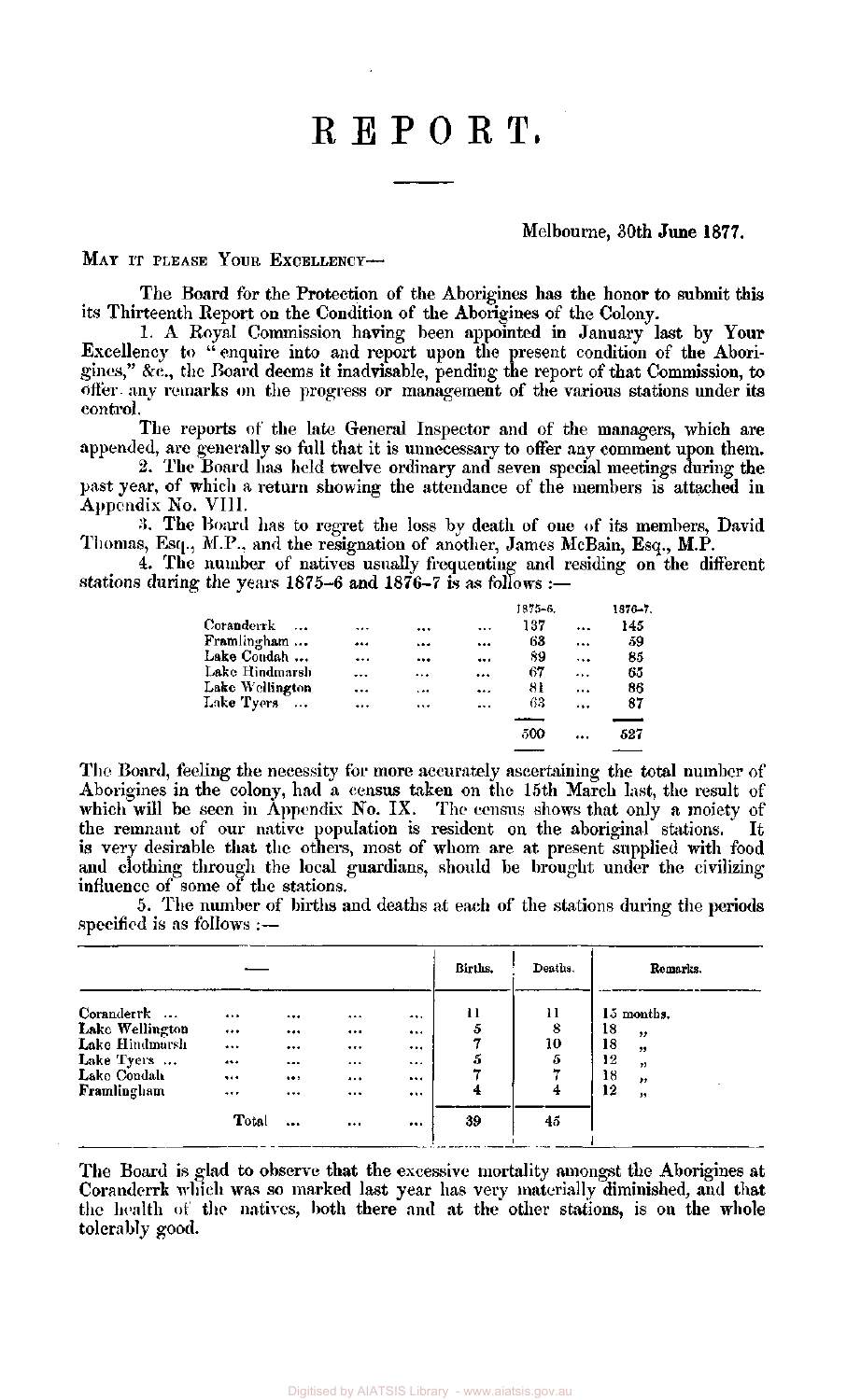G. The gross proceeds of the product of the various stations are as follows:—

|                 |           |          |          |          |       | з. |   |
|-----------------|-----------|----------|----------|----------|-------|----|---|
| Coranderrk      |           |          | $\cdots$ |          | 1.731 |    |   |
| Lake Wellington |           |          |          |          | 459   | 13 | 2 |
| Lake Hindmarsh  | $\ddotsc$ |          |          |          | 306   | 14 | 9 |
| Lake Tyers      |           |          |          |          | 59    |    |   |
| Lake Condah     | $\cdots$  |          |          |          | 89    |    | 0 |
| Framlingham     | $\cdots$  | $\cdots$ |          | $\cdots$ | 28    | o  |   |
|                 |           |          |          |          |       |    |   |

It will be seen by this statement that the produce of the hop crop at Coranderrk is increasing in quantity as well as in value every year.

7. In Appendix No. XI. will be found a return of the number of children attending the schools at each of the stations. The Board would particularly direct attention The Board would particularly direct attention to the report of the Government inspectors, under the Educational Department, on the Lake Wellington and Lake Tyers schools, showing how capable the native children are of receiving instruction.

8. The Board has been enabled this year, through the liberality of Parliament, to make a small grant of money to each of the stations, for the purpose of repairing and building dwelling houses and erecting permanent improvements, which were much required. At Ramahyuck a large dormitory and boarding house has been erected, at a cost of £157. At Coranderrk the huts worth being maintained are being made more comfortable and healthy by the supply of flooring boards, which will be properly raised from the ground to secure ventilation and avoid damp; while the materials for the erection of five new huts have been procured, and they will be proceeded with as soon as possible.

9. The Board has, since its last report, lost the services of its General Inspector, Mr. C. S. Ogilvie, who resigned his position ; and his post has been supplied by the appointment of Mr. A. M. A. Page, who acts as General Inspector and Secretary.

10. In order to show that the Aborigines are capable of and willing to work, Appendix No. XII. has been attached, giving the number of bushels of hops which were picked by all who were employed at Coranderrk during the last summer, by which it will be seen that the Aborigines earned more than the European or Chinese laborers, and that the largest quantity gathered in one day by any two laborers (it being the practice in hop picking to work in couples) was by two of the aboriginal natives.

11. The Board is very desirous of placing all the stations in an independent position, and believes that, to accomplish this object, it will be necessary to enlarge some of the stations, fence in those which are unfenced, and supply all with an adequate number of suitable stock and implements. This would necessitate a special vote of £3,000 ; but the result would be that, at an earlier date, the stations would become self-supporting ; the natives taught habits of frugality, independence, and industry; and the annual grant could afterwards be very considerably reduced.

(Signed) F. R. GODFREY,

Vice-Chairman.

To His Excellency Sir George F. Bowen, K.G.C.M.G., &c, &c, &c.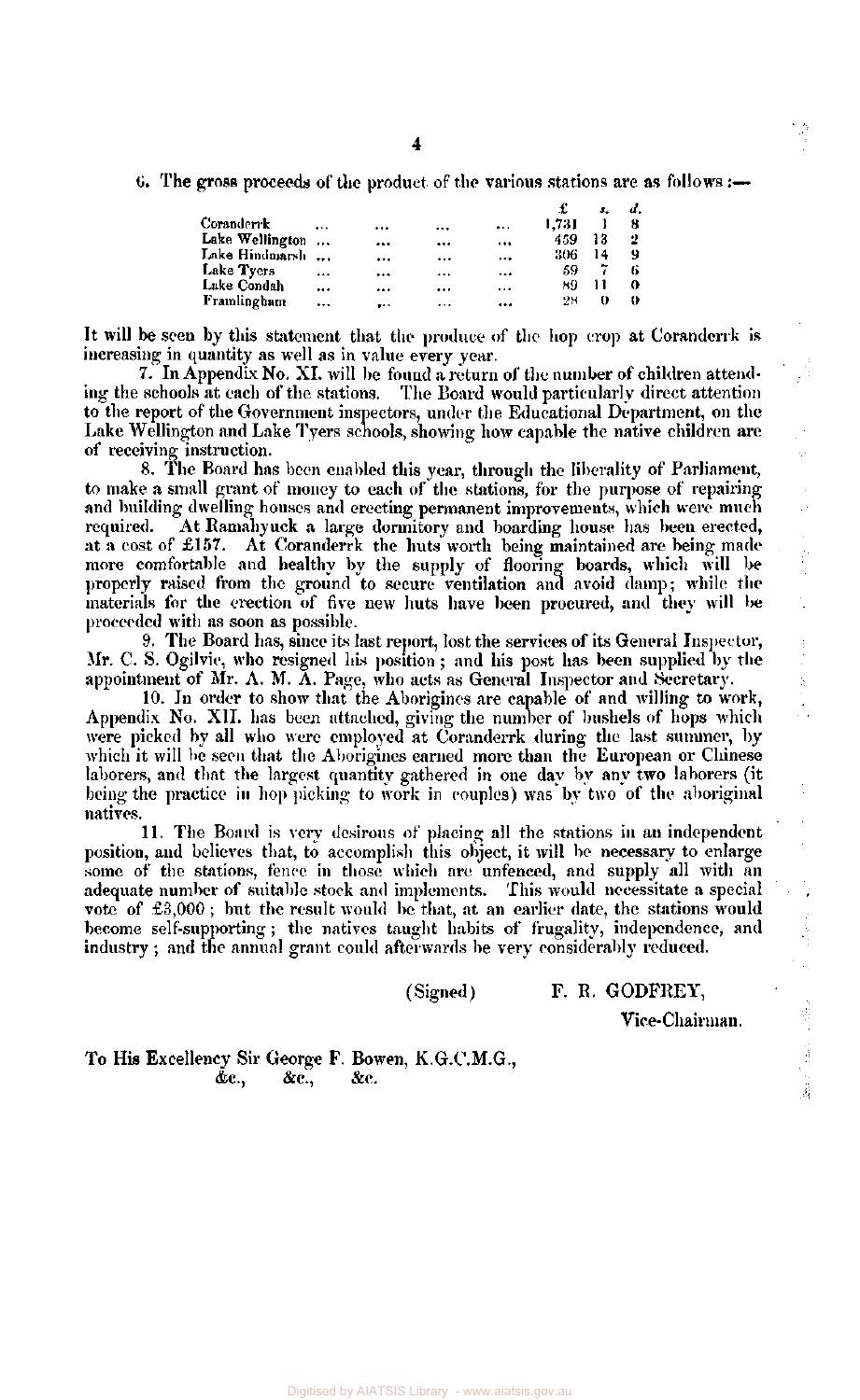#### APPENDICES .

#### APPENDIX I.

SIR, 69 Temple Court, 10th April 1877.

As I am about to retire from my position as General Inspector to the Board for Protection of Aborigines, and as I believe it is the intention of the Royal Commission to examine me before I leave Melbourne, I consider it my duty to give the Board so much of my experience as is contained in the following remarks.

1. I think missionaries necessarily make better managers than laymen, because they are likely to throw more heart into the work ; and I think this more especially refers to the Moravians, because I believe they are not only educated for the purpose, but are so provided for by their church as to preclude the necessity of their taking any care for their worldly welfare.

2. I think great good has resulted from having centralized a large proportion of the Aborigines on the stations, as it has been the means of prolonging many lives ; the young have been educated, and all have been advanced to a certain extent in civilized life ; but it must be remembered that this system, so analogous to that of a poor-house, does little to encourage self-dependence, provision for the future, and other qualities necessary to make people useful members of a community.

3. I think, therefore, that a system of decentralization should now be gradually introduced *on all the stations*—by which I mean that the adults should be encouraged, under certain restrictions, to leave the stations in search of work, and that it should be *compulsory* on the youth of both sexes that they should be apprenticed to responsible masters and mistresses immediately after their education was completed, the stations never being closed against any in periods of sickness or distress, nor to the young when wishing to visit their parents or friends during the holidays.

4. This, on the adults, would probably have no other practical effect than showing them that if they elected to remain on the stations they must be amenable to the discipline there, as I do not imagine many would take advantage of the liberty offered them; but I think by apprenticing the youth a great advance would be made towards the absorption of the whole race into the general community eventually.

5. As Mr. Hagenauer informed me that some of the Aborigines on the station under his charge had been placed by him on the electoral roll for the district, I think the Board should consider whether this is an advisable proceeding, as long as they reside on any of the stations. My own opinion is, that even if it is legal, it is inadvisable.

6. As the Coranderrk station will not bear favorable comparison with any of the other stations, either as to its climate or its state of discipline, it may be well to remind you that it was the intention of the Board to counteract the effect of the severe climate there, on many of the people, by forming a new station in the more genial climate of the Lower Murray, to which any suffering from lung disease might be removed in the winter.

I have the honor to be, Sir,

Your obedient servant, (Signed) C. S. OGILV1E.

F. R. Godfrey, Esq., M.P., Vice-Chairman of Board for Protection of Aborigines.

#### APPENDIX II.

SIR, Coranderrk Aboriginal Station, 30th June 1877.

In accordance with instructions, I have the honor to report. The number of Aborigines at this station during the past fifteen months has been:-

|                 | 1870.    |          | Total. |          | Average<br>Attendance<br>dally. |                   | 1877.    |           | Total. |          | Average<br>Attendance<br>daily. |
|-----------------|----------|----------|--------|----------|---------------------------------|-------------------|----------|-----------|--------|----------|---------------------------------|
| April           |          | $\cdots$ | 147    | $\cdots$ | 139                             | January           |          | $\cdots$  | 144    |          | 143                             |
| May             |          | $\cdots$ | 145    |          | 143                             | February $\ldots$ |          | $\cdots$  | 147    |          | 147                             |
| June            |          | $\cdots$ | 141    |          | 139                             | March             | $\cdots$ | $\cdots$  | 146    | $\cdots$ | 146                             |
| July            | $\cdots$ |          | 144    |          | 144                             | April             |          |           | 146    | $\cdots$ | 142                             |
| August          | $\cdots$ | $\cdots$ | 145    | $\cdots$ | 142                             | May               |          | $\ddotsc$ | 145    |          | 14 t                            |
| September       |          |          | 146    |          | 144                             | June              |          |           | 143    |          | 142                             |
| $October \dots$ |          |          | 147    |          | 145                             |                   |          |           |        |          |                                 |
| November        |          | $\cdots$ | 144    | $\cdots$ | 142                             |                   |          |           |        |          |                                 |
| December        |          |          | 143    |          | 141                             |                   |          |           |        |          |                                 |

The number of births during the above period was 11 ; deaths, 11 ; decrease, *nil.* Marriages during same period, 7.